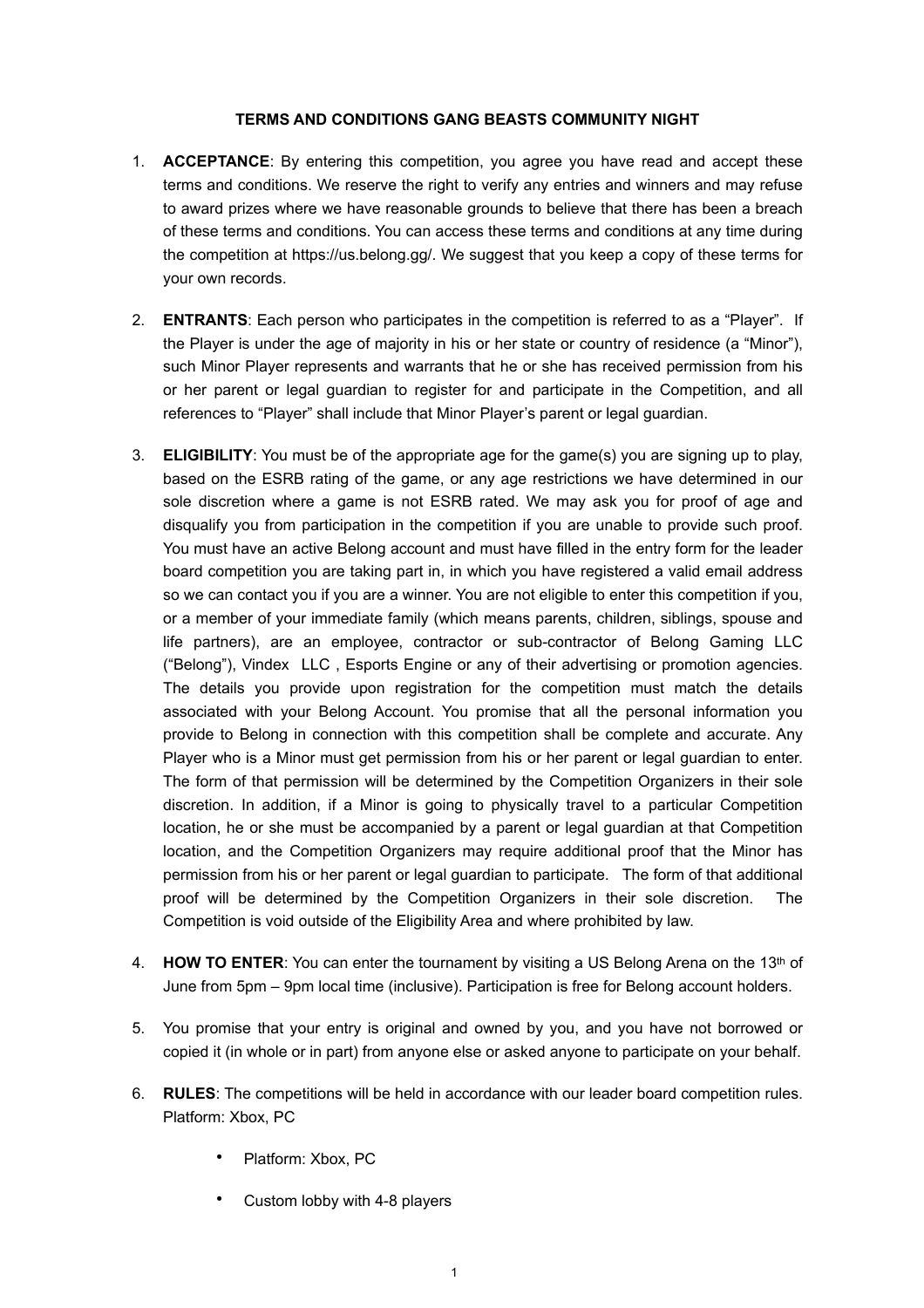- Must have 4 players minimum per lobby to run
- Map: Random, no CPU
- Melee game mode, default rules, no teams, no modifiers
- Players can only win prizing once
- 7. Players can only win prizing once**INVALID ENTRIES**: Any entry made or attempted to be made to the competition in a manner which in our reasonable opinion is contrary to these terms and conditions or by its nature unfair to other participants will be invalid and may result in your disqualification from the competition. Examples of entries or behaviour which are not allowed include fraudulent entries, bulk entries, automated entries, entries made on behalf of another person, cheating (including a person participating in the competition on your behalf), hacking, deception (including tampering with the challenge settings which will result in immediate disqualification from the entire competition), use of robots or other automated programmes. We will not accept illegible or incomplete entries.
- 8. **SELECTION OF WINNERS**: The winners of the leader board will be determined in accordance with the competition rules. Our decision will be final. No correspondence will be entered into regarding the selection of the winners of this competition.
- 9. **PRIZE**: \$5 Belong Gift card to lobby winner per match.
- 10. In the event a Player [or Team] is disqualified, Belong reserves the right, but not the obligation, to award the affected prize to the Player or Team that finished in the next place down on the leader board. Failure to take delivery of any prize may result in forfeiture, and such prize awarded to an alternate Winner. No substitutions may be made for prize(s), except by Belong, who reserves the right to substitute a prize in whole or in part with another prize of comparable or greater value if the intended prize is not available for any reason as determined by Belong in its sole discretion. By participating in a Competition, Winner acknowledges that Competition Entities have not and will not obtain or provide insurance of any kind relating to the prizes. Winner will be responsible for all taxes (including but not limited to federal, state, local and/or income) on any prize won and on the value of any items or value transferred to the Player by Belong, and will be required to provide his/her Social Security number, IRS Form W8BEN, IRS Form W9, or equivalent information for tax reporting purposes (at a time to be determined in Belong's sole discretion, and which may be prior to participation in a particular round or prior to receipt of any prize by Player). Belong will file an IRS Form 1099 or equivalent tax withholding documentation for the retail value of any prize or other items of value transferred to the Player by Belong in accordance with IRS requirements, and Belong may also share such documentation with a state or local government agency as required by law. Refusal or failure of a Winner to satisfy the requirements of all necessary and appropriate tax, withholding or other required compliance terms (including Social Security number, IRS Form W8BEN, IRS Form W9, or equivalent information), as determined by Belong in its sole discretion, will result in the Winner forfeiting the prize(s) and an alternate Winner being selected in accordance with these Official Rules. Belong will award prizes subject to any applicable withholding taxes, and the amount of the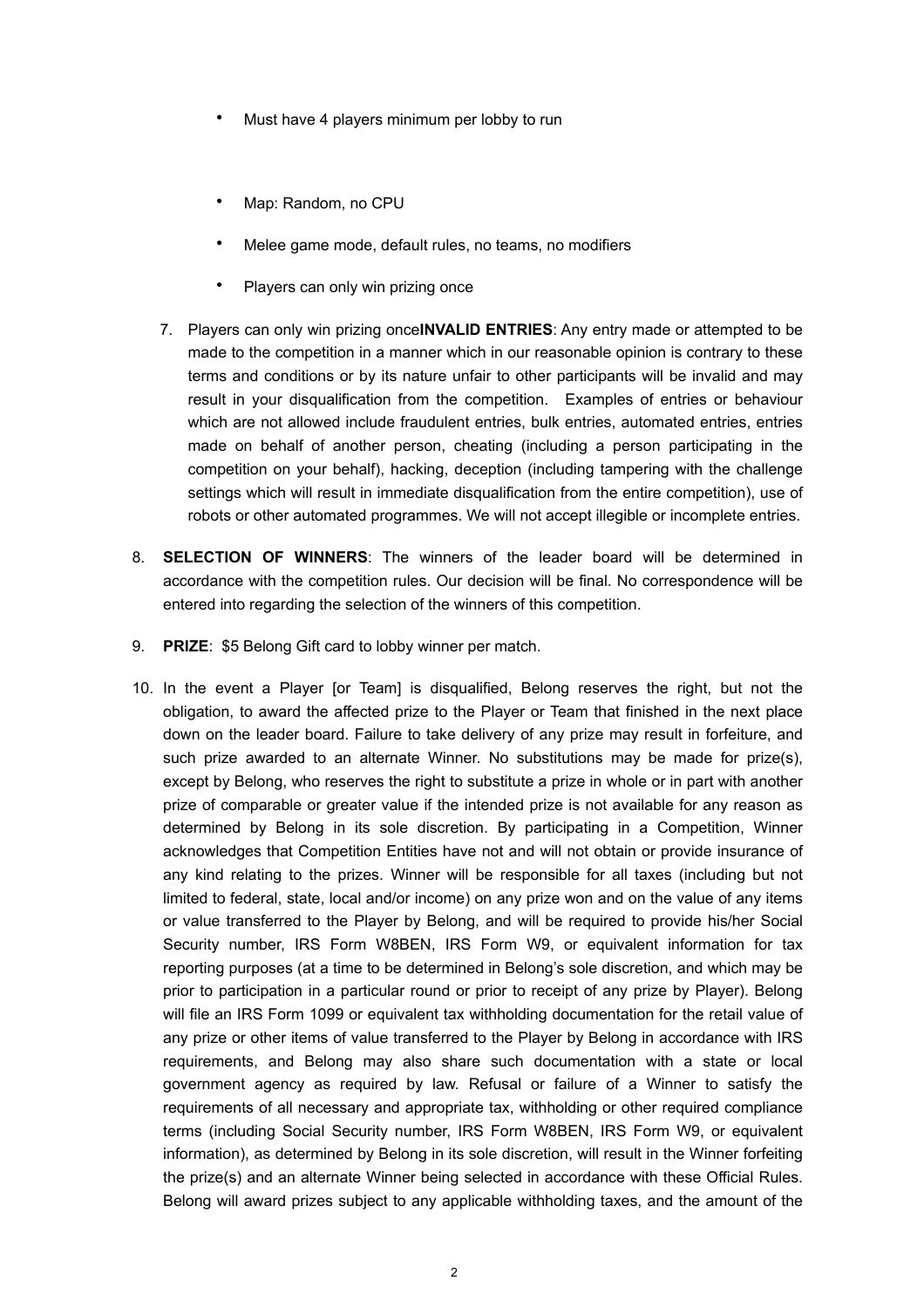prize transferred, as reduced by any applicable withholding taxes, will constitute full payment of the prize. Any prizes pictured in advertising, promotional and/or other Competition materials are for illustrative purposes only. The actual prize may vary. In the event there is a discrepancy or inconsistency between the description of a prize contained in any such materials and the description of a prize contained in these terms, these terms shall prevail, govern and control. All details and other restrictions of any prize not specified in these terms will be determined by the Competition Organizers in their sole discretion.

- 11. **OWNERSHIP OF YOUR ENTRY**: You own your entry, including any copyright in your entry. By entering the competition, you agree that Belong (including our group and affiliate companies) may edit, publish and use your entry in any and all media (including print and online) for promotion and news purposes, both during and after the competition, without any payment to you.
- 12. **NOTIFICATION OF WINNERS**: We will notify the winners at the end of the tournament.
- 13. **DELIVERY OF PRIZE**: You will be contacted within 30 days via the email that you provided on the sign-up form to collect your prize from your participating arena. Belong Gift Card prizes will be provided in store.
- 14. **FORCE MAJEURE**: Belong reserves the right to modify, suspend, extend or terminate the Competition or any part thereof if it determines, in its sole discretion, that the Competition is technically impaired or corrupted or that minimum player entries requirements haven't been met or that fraud or technical problems, failures, malfunctions or other causes have destroyed, corrupted or undermined the administration, security, fairness, integrity, proper play, or feasibility of the Competition or any portion thereof as contemplated herein. In the event Belong is prevented from continuing with the Competition by any event beyond its control, including but not limited to fire, flood, epidemic, earthquake, explosion, labor dispute or strike, act of God or public enemy, satellite or equipment failure, riot or civil disturbance, terrorist threat or activity, war (declared or undeclared) or any federal state or local government law, order, or regulation, order of any court or jurisdiction, or other cause not reasonably within the Competition Organizers' control (each a "Force Majeure" event or occurrence), Belong shall have the right to modify, suspend, extend or terminate the Competition.

Belong, in their sole discretion, may require the replaying of any Game or Match, or declare any Game or Match or other phase of the Competition null and void by reason of any of the foregoing. In the event Belong determines, in their sole discretion, that any individual Game or Match or other phase of the Competition, has been tampered with or that the validity of any Game, Match or other phase of the Competition has been compromised for any reason, it may eliminate that Game, Match or other phase of the Competition, and may conduct the Competition on the basis of the remaining Game, Match and/or other phases of the Competition.

15. **TRANSFER OF PLAYER INFORMATION**: By registering for and/or otherwise participating in the Competition, each Player consents and agrees to the collection, transfer, storage and processing of his or her information to and in the United States and/or to other countries outside the country of Player's country of residence. Such other countries may not have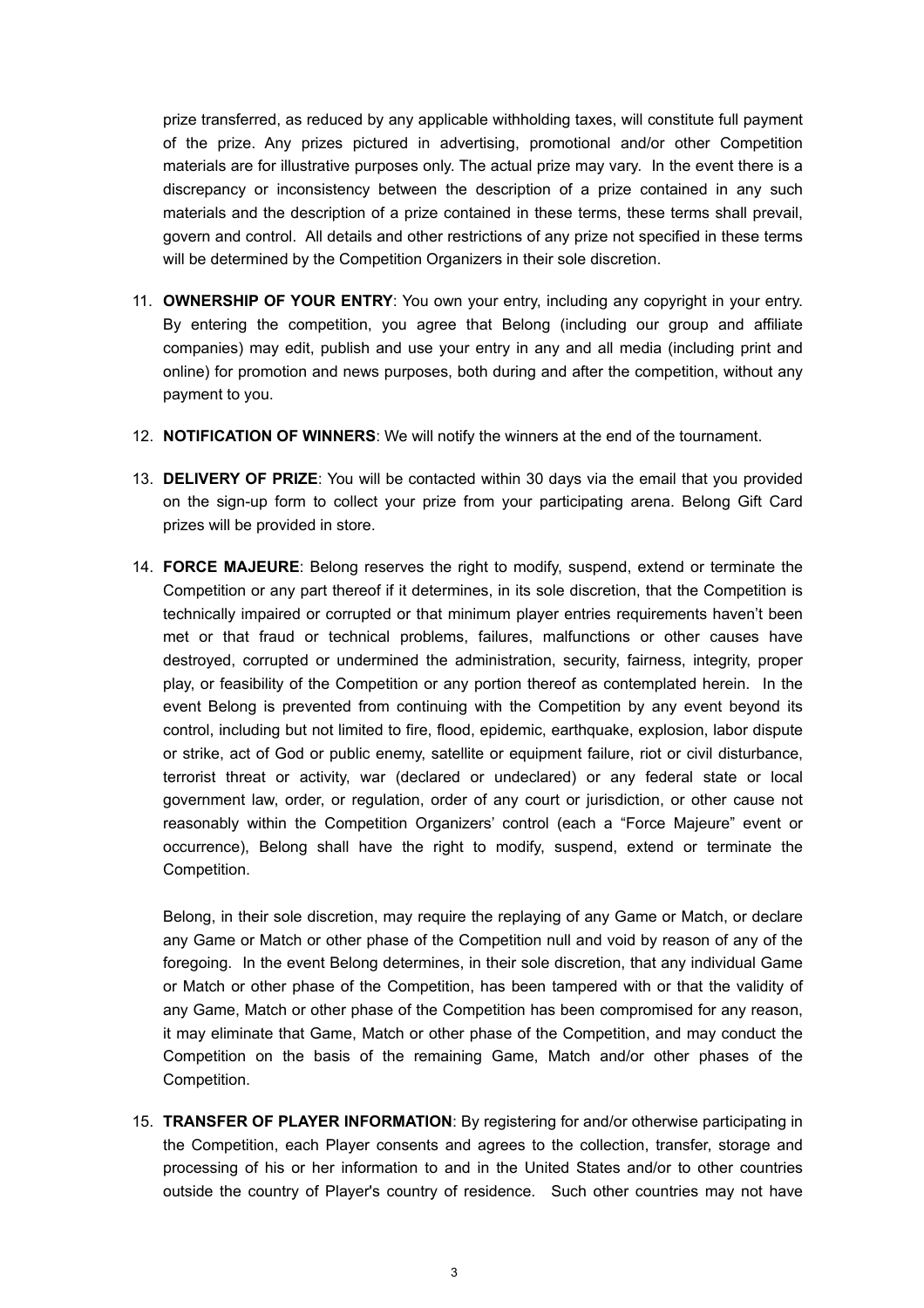privacy laws and regulations that are similar to those of the country of Player's residence. A Player may request access, review, rectification or deletion of any personal data held by Belong in connection with the Competition by following the instructions provided in the Privacy Policy posted on the Belong Website.

- 16. **GOVERNING LAW**: all issues and questions concerning the construction, validity, interpretation and enforceability of these terms or the rights and obligations of players or belong in connection with the competition shall be governed by and construed in accordance with the internal laws of the state of new york without giving effect to any choice of law of conflict of law rules or provisions that would cause the application of any other state's laws.
- 17. **FINAL DECISION**: Our decision is final. No correspondence will be entered into regarding the selection of the winner of this competition.
- 18. **CONSENT TO USE NAME AND IMAGE**: We may require the entrants to participate in publicity or advertising. By entering this competition, you agree that we may use your name and/or image for these purposes and that you will not be paid.
- 19. **YOUR PERSONAL INFORMATION**: We will process, use and store your data in accordance with our Privacy Policy which can be found at [https://us.belong.gg/privacy-policy.](https://us.belong.gg/privacy-policy) Please review the Belong Policies carefully before participating in the competition. In the event of a conflict or inconsistency between these terms and the terms of the Belong Policies, the terms of these terms shall prevail, govern and control. Notwithstanding anything to the contrary in the Belong Policies, Belong may share Player information with the Competition Entities, who will use such information to the extent needed to perform their duties and functions in connection with the Competition or otherwise in accordance with their own independent privacy practices. In addition, Belong may engage third party application providers and other vendors to administer certain aspects of the competition, including without limitation, the online collection of Player information. Such third parties will provide your personally identifiable information to Belong and the other Competition Entities and use your information for their own independent purposes in accordance with their own independent privacy practices. Belong is not responsible for the storage or any use of your entry information by such third parties or the Competition Entities.
- 20. **DISCLAIMER OF WARRANTIES**: Belong make no warranties, and hereby disclaim any and all warranties, express or implied, concerning any prize furnished in connection with the Competition. Without in any way limiting the generality of the foregoing and without abrogating the belong policies or the end user license agreement for the title game or other agreements that apply to the title game, the competition entities hereby disclaim all warranties and conditions, whether express, implied, statutory or otherwise, with regard to the title game software, equipment and the operation of the competition, including, without limitation, all implied warranties of merchantability, fitness for a particular purpose, title, noninfringement, and their equivalents, under the laws of any jurisdiction.
- 21. **OUR LIABILITY TO YOU**: We accept liability for death or personal injury caused by our negligence or that of our employees and agents. We do not seek to exclude liability for fraud by us or our employees or agents. For any other loss or damage, we will only be liable for losses which are a reasonably foreseeable consequence of our negligence or breach of